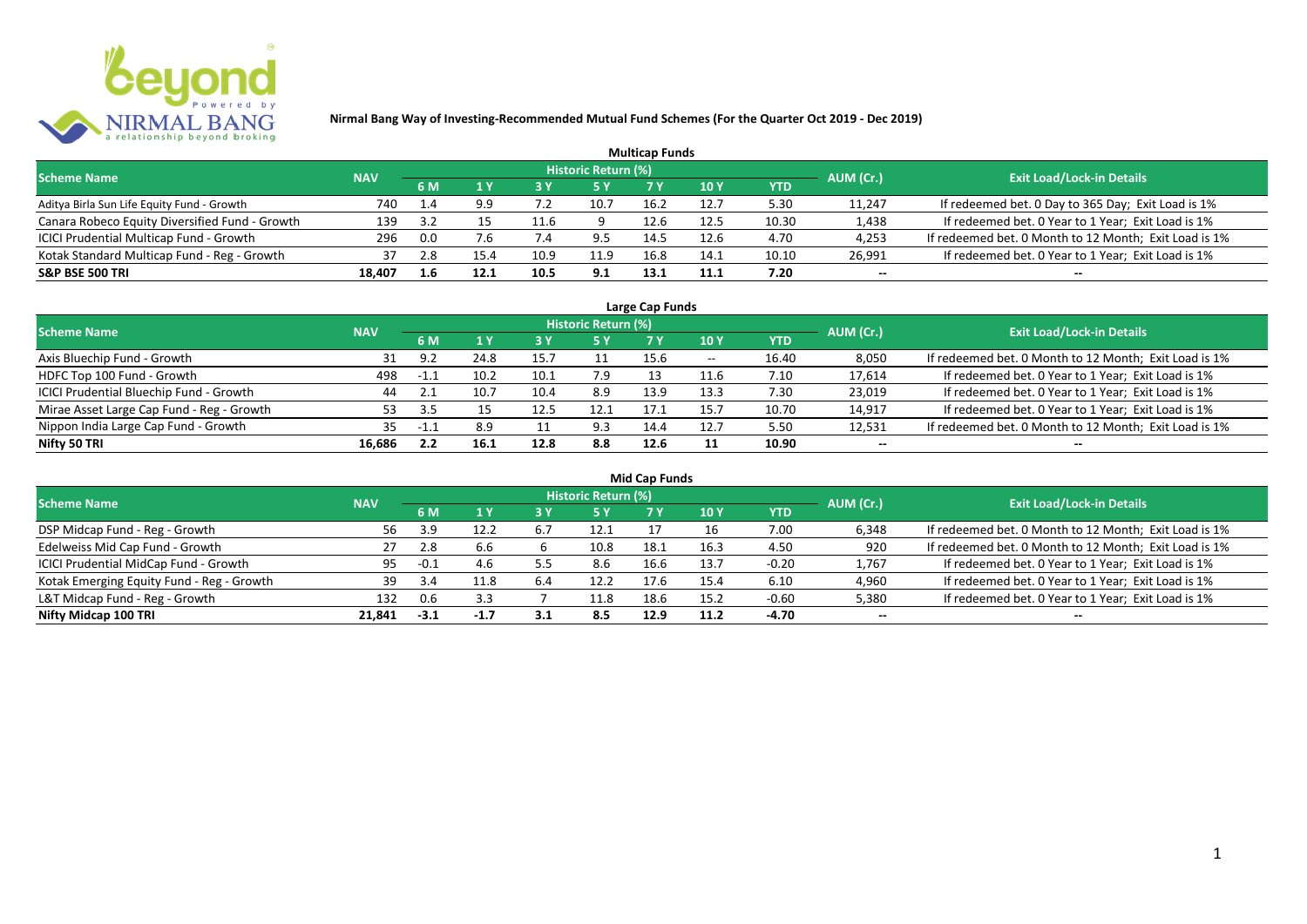

|                                                  |            |     |      |      |                            | Large & Midcap |      |       |           |                                                    |
|--------------------------------------------------|------------|-----|------|------|----------------------------|----------------|------|-------|-----------|----------------------------------------------------|
| <b>Scheme Name</b>                               | <b>NAV</b> |     |      |      | <b>Historic Return (%)</b> |                |      |       | AUM (Cr.) | <b>Exit Load/Lock-in Details</b>                   |
|                                                  |            | 6 M |      |      | 5 Y                        |                |      | YTD   |           |                                                    |
| Canara Robeco Emerging Equities - Growth         | 95         | 0.5 | 10.2 |      | 13.4                       | 20.6           | 19.6 | 6.30  | 4,980     | If redeemed bet. 0 Year to 1 Year; Exit Load is 1% |
| Invesco India Growth Opportunities Fund - Growth | 36         | b.2 | 15.4 | 13.2 | 11.3                       |                | 13.5 | 10.60 | 1,822     | If redeemed bet. 0 Year to 1 Year; Exit Load is 1% |
| Principal Emerging Bluechip Fund - Growth        | 106        | 2.0 |      |      | 12.1                       | 10             | 15.7 | 4.40  | 2,199     | If redeemed bet. 0 Year to 1 Year; Exit Load is 1% |
| NIFTY Large Midcap 250 TRI                       | 7.288      | 1.0 | 8.8  | 9.3  | 10.3                       | 14.6           | 12.3 | 4.20  | $- -$     | $- -$                                              |

| <b>Focused Funds</b>             |            |      |      |      |                            |      |       |       |           |                                                       |  |  |  |
|----------------------------------|------------|------|------|------|----------------------------|------|-------|-------|-----------|-------------------------------------------------------|--|--|--|
| <b>Scheme Name</b>               | <b>NAV</b> |      |      |      | <b>Historic Return (%)</b> |      |       |       | AUM (Cr.) | <b>Exit Load/Lock-in Details</b>                      |  |  |  |
|                                  |            | 6 M  |      |      | 5 Y                        |      | 10 Y  | YTD   |           |                                                       |  |  |  |
| Axis Focused 25 Fund - Growth    | 30         | 10.0 | 20.6 | 14.6 | 13.7                       | 15.9 | $- -$ | 13.30 | 8,384     | If redeemed bet. 0 Month to 12 Month; Exit Load is 1% |  |  |  |
| SBI Focused Equity Fund - Growth | 150        | 59   | 19.8 |      | 12.6                       |      | 18. . | 13.50 | 5,726     | If redeemed bet. 0 Year to 1 Year; Exit Load is 1%    |  |  |  |
| <b>S&amp;P BSE 500 TRI</b>       | 18.407     | 1.b  |      | 10.5 | 9.1                        | 13.1 | 11.1  | 7.20  | $-$       | $-$                                                   |  |  |  |

| <b>Small Cap Funds</b>                         |            |        |        |                     |      |                          |       |            |           |                                                    |  |  |  |
|------------------------------------------------|------------|--------|--------|---------------------|------|--------------------------|-------|------------|-----------|----------------------------------------------------|--|--|--|
| <b>Scheme Name</b>                             | <b>NAV</b> |        |        | Historic Return (%) |      |                          |       |            | AUM (Cr.) | <b>Exit Load/Lock-in Details</b>                   |  |  |  |
|                                                |            |        |        |                     | 5 Y  | 7 Y                      | 10Y   | <b>YTD</b> |           |                                                    |  |  |  |
| Franklin India Smaller Companies Fund - Growth | 50         | $-7.2$ | $-2.3$ | 0.6                 | 8.1  | 18                       | 15.9  | $-5.10$    | 7,005     | If redeemed bet. 0 Year to 1 Year; Exit Load is 1% |  |  |  |
| HDFC Small Cap Fund - Growth                   | 40         | $-7.8$ | -5.1   | 8.1                 | 10.6 |                          | 13.1  | $-6.60$    | 8,845     | If redeemed bet. 0 Year to 1 Year; Exit Load is 1% |  |  |  |
| L&T Emerging Businesses Fund - Reg - Growth    | 23         | -4.5   | -4.6   | 6.4                 | 11.9 | $\overline{\phantom{a}}$ | $- -$ | $-7.20$    | 5,985     | If redeemed bet. 0 Year to 1 Year; Exit Load is 1% |  |  |  |
| SBI Small Cap Fund - Growth                    | 54         | 4.b    | 10     | 10.4                | 17.5 |                          | 18.7  | 6.60       | 2,704     | If redeemed bet. 0 Year to 1 Year; Exit Load is 1% |  |  |  |
| Nifty Smallcap 100 TRI                         | 7.101      | -9.7   | -5.1   | $-2.9$              | 3.4  |                          | 7.8   | -9.40      | $- -$     | --                                                 |  |  |  |

## **ELSS Schemes (Tax Saving u/s 80-C)**

| <b>Scheme Name</b>                            | <b>NAV</b> |      |      | <b>Historic Return (%)</b> |           |       |                          |       | AUM (Cr.) | <b>Exit Load/Lock-in Details</b> |
|-----------------------------------------------|------------|------|------|----------------------------|-----------|-------|--------------------------|-------|-----------|----------------------------------|
|                                               |            | 6 M  |      |                            | <b>5Y</b> | 7 Y   | <b>10Y</b>               | YTD   |           |                                  |
| Aditya Birla Sun Life Tax Relief 96 - Growth  | 32         |      | 9.9  | 9.4                        | 11.8      | 16.4  | 12.8                     | 3.90  | 9,129     | Nil                              |
| Axis Long Term Equity Fund - Growth           | 49         | 10.7 |      | 13.3                       | 12.7      | 19.5  | $\overline{\phantom{a}}$ | 14.70 | 20,425    | Nil                              |
| IDFC Tax Advantage (ELSS) Fund - Reg - Growth | 54         | -3.9 | 3.8  | 8.3                        | 9.8       | 14.7  | 13.3                     | 0.50  | 1,994     | Nil                              |
| Invesco India Tax Plan - Growth               | 53         | 4.0  | 12.8 | 10.6                       | 10.7      | 16.1  | 14.6                     | 8.10  | 912       | Nil                              |
| Mirae Asset Tax Saver Fund - Reg - Growth     | 19         | 4.8  | 16   | 14.1                       | $  \,$    | $- -$ | $- -$                    | 11.30 | 2,466     | Nil                              |
| <b>S&amp;P BSE 200 TRI</b>                    | 5.969      | 2.4  | 13.6 | 11.3                       | 9.4       | 13.3  | 11.3                     | 8.40  | $- -$     | $- -$                            |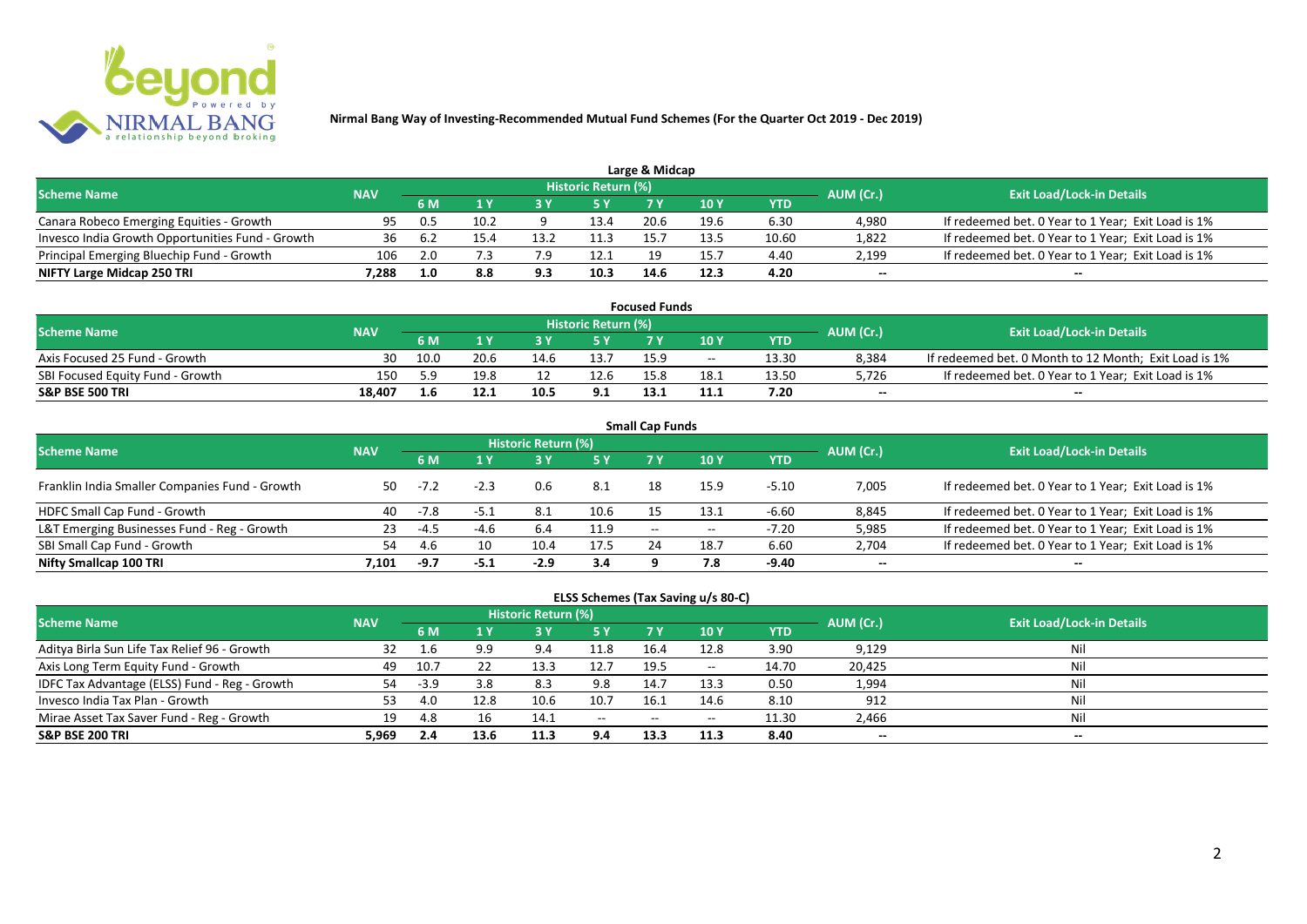

|                                           | <b>Contra/Value Fund</b> |     |      |                            |           |      |            |      |           |                                                    |  |  |  |  |  |
|-------------------------------------------|--------------------------|-----|------|----------------------------|-----------|------|------------|------|-----------|----------------------------------------------------|--|--|--|--|--|
| <b>Scheme Name</b>                        | <b>NAV</b>               |     |      | <b>Historic Return (%)</b> |           |      |            |      | AUM (Cr.) | <b>Exit Load/Lock-in Details</b>                   |  |  |  |  |  |
|                                           |                          | 6 M |      |                            | <b>5Y</b> |      | <b>10Y</b> | YTD  |           |                                                    |  |  |  |  |  |
| Kotak India EQ Contra Fund - Reg - Growth | 54                       |     | 13.3 | 12.2                       | 9.7       | 13.6 | 11.8       | 8.10 | 860       | If redeemed bet. 0 Year to 1 Year; Exit Load is 1% |  |  |  |  |  |
| Invesco India Contra Fund - Growth        | 48                       | 1.0 | 7.9  |                            | 11.4      | 16.6 | 13.8       | 4.40 | 4,263     | If redeemed bet. 0 Year to 1 Year; Exit Load is 1% |  |  |  |  |  |
| UTI Value Opportunities Fund - Growth     | 62                       |     |      |                            |           | 10.6 | 11.1       | 6.70 | 4,333     | If redeemed bet. 0 Year to 1 Year; Exit Load is 1% |  |  |  |  |  |
| Nippon India Value Fund - Growth          | 75                       | 0.9 | 9.3  | 8.4                        | 9.1       | 13.1 | 11.7       | 4.90 | 3,072     | If redeemed bet. 0 Year to 1 Year; Exit Load is 1% |  |  |  |  |  |
| <b>S&amp;P BSE 500 TRI</b>                | 18.407                   | 1.6 | 12.1 | 10.5                       | 9.1       | 13.1 | 11.1       | 7.20 | $- -$     | $-$                                                |  |  |  |  |  |

| Sector/Thematic                                                           |            |        |        |                          |            |                          |                          |            |           |                                                       |  |  |  |  |
|---------------------------------------------------------------------------|------------|--------|--------|--------------------------|------------|--------------------------|--------------------------|------------|-----------|-------------------------------------------------------|--|--|--|--|
| <b>Scheme Name</b>                                                        | <b>NAV</b> |        |        | Historic Return (%)      |            |                          |                          |            | AUM (Cr.) | <b>Exit Load/Lock-in Details</b>                      |  |  |  |  |
|                                                                           |            | 6 M    | 1 Y    | <b>3Y</b>                | <b>5 Y</b> | 7 Y                      | <b>10Y</b>               | <b>YTD</b> |           |                                                       |  |  |  |  |
| Canara Robeco Consumer Trends Fund - Reg -<br>Growth                      | 43         | 9.3    | 23.7   | 13                       | 13.5       | 16.3                     | 15.7                     | 13.50      | 354       | If redeemed bet. 0 Year to 1 Year; Exit Load is 1%    |  |  |  |  |
| Mirae Asset Great Consumer Fund - Growth                                  | 37         | 8.5    | 17.6   | 14.6                     | 13         | 16.6                     | $- -$                    | 8.90       | 873       | If redeemed bet. 0 Year to 1 Year; Exit Load is 1%    |  |  |  |  |
| <b>ICICI Prudential Technology Fund - Growth</b>                          | 57         | $-5.3$ | $-0.7$ | 14.6                     | 8.1        | 17.2                     | 16.8                     | 1.10       | 440       | If redeemed bet. 0 Day to 15 Day; Exit Load is 1%     |  |  |  |  |
| Nippon India Pharma Fund - Growth                                         | 149        | $-3.0$ | $-3.7$ | 0.3                      | 4.2        | 12.2                     | 15.3                     | $-0.20$    | 2,332     | If redeemed bet. 0 Year to 1 Year; Exit Load is 1%    |  |  |  |  |
| BNP Paribas India Consumption Fund - Reg - Growth                         | 13         | 11.1   | 26.7   | $\overline{\phantom{a}}$ | $- -$      | $\overline{\phantom{a}}$ | $\overline{\phantom{a}}$ | 15.90      | 419       | If redeemed bet. 0 Month to 12 Month; Exit Load is 1% |  |  |  |  |
| ICICI Prudential Banking and Financial Services Fund -<br>Retail - Growth | 67         | 2.1    | 18     | 12.4                     | 14.7       | 18.4                     | 17                       | 9.50       | 3,290     | If redeemed bet. 0 Day to 15 Day; Exit Load is 1%     |  |  |  |  |
| <b>S&amp;P BSE 500 TRI</b>                                                | 18.407     | 1.6    | 12.1   | 10.5                     | 9.1        | 13.1                     | 11.1                     | 7.20       | --        | $\overline{\phantom{a}}$                              |  |  |  |  |

|                                                            |            |           |      |                            |        |                          | <b>Dynamic Asset Allocation Funds</b> |            |           |                                                         |
|------------------------------------------------------------|------------|-----------|------|----------------------------|--------|--------------------------|---------------------------------------|------------|-----------|---------------------------------------------------------|
| Scheme Name                                                | <b>NAV</b> |           |      | <b>Historic Return (%)</b> |        |                          |                                       |            | AUM (Cr.) | <b>Exit Load/Lock-in Details</b>                        |
|                                                            |            | <b>6M</b> | 1 Y  | 3 Y                        | 5 Y    | <b>7Y</b>                | <b>10Y</b>                            | <b>YTD</b> |           |                                                         |
| ICICI Prudential Balanced Advantage Fund - Reg -<br>Growth | 38         |           | 13.1 | 8.8                        | 9.1    | 12.6                     | 12.5                                  | 8.90       | 27,956    | If redeemed bet. 0 Year to 1 Year; Exit Load is 1%      |
| Invesco India Dynamic Equity Fund - Growth                 | 30         |           | 11.6 | 8.9                        | 8.1    | 12.5                     |                                       | 8.80       | 922       | If redeemed bet. 0 Month to 3 Month; Exit Load is 0.25% |
| Nippon India Balanced Advantage Fund - Growth              | 93         |           | 9.2  | 8.4                        |        | 12.2                     | 11.4                                  | 6.40       | 2,406     | If redeemed bet. 0 Month to 12 Month; Exit Load is 1%   |
| SBI Dynamic Asset Allocation Fund - Reg - Growth           | 14         |           | 5.5  | 8.1                        | $\sim$ | $\overline{\phantom{a}}$ | $\overline{\phantom{a}}$              | 4.10       | 681       | If redeemed bet. 0 Month to 12 Month; Exit Load is 1%   |
| NIFTY 50 Hybrid Composite Debt 65:35 Index                 | 10,378     | 4.2       | 15.4 |                            | 8.9    | 11.4                     | 10.3                                  | 10.70      | $- -$     | $- -$                                                   |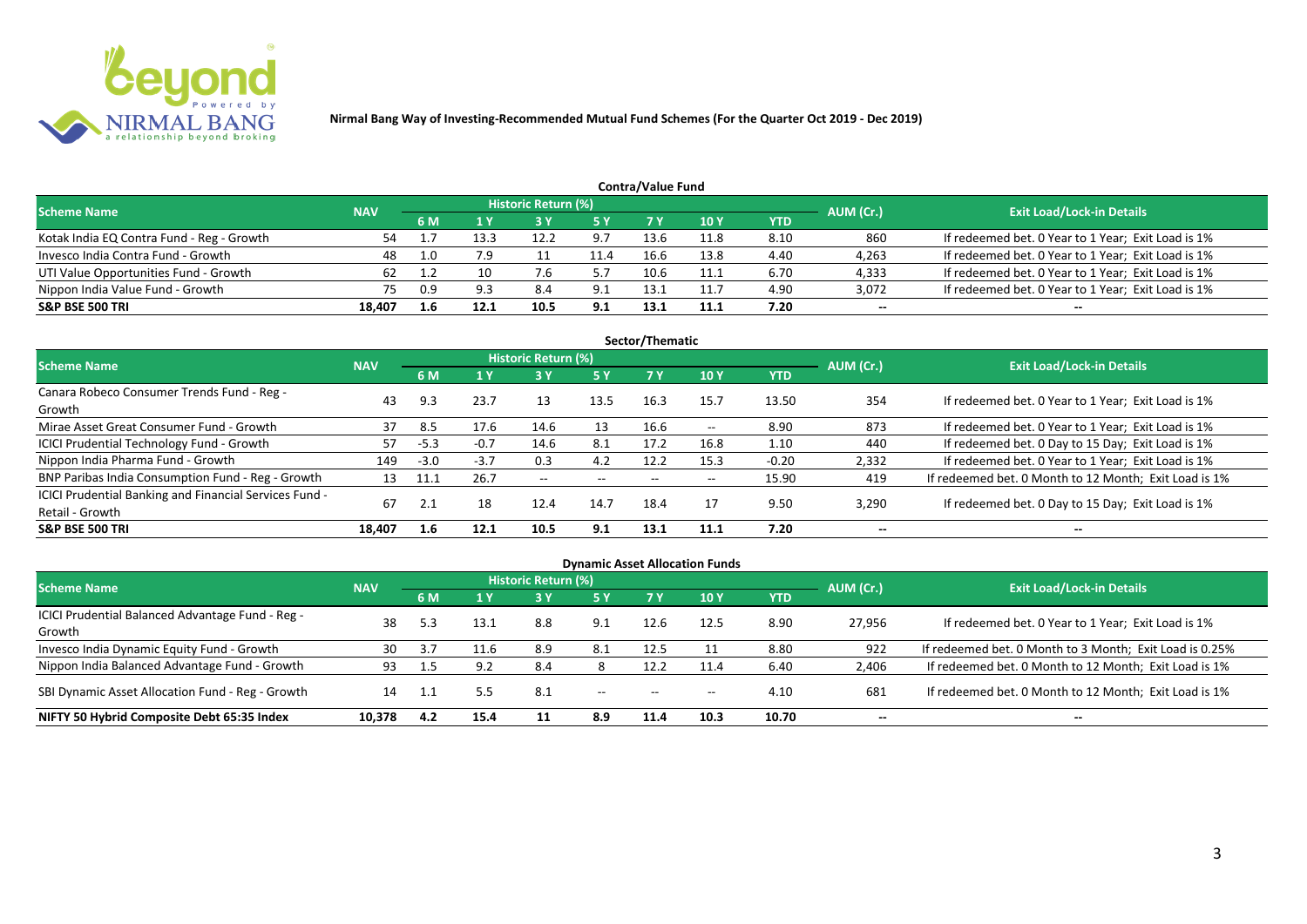

| <b>Hybrid Aggressive</b>                        |            |     |      |                            |                   |                                       |       |       |           |                                                       |  |  |  |  |
|-------------------------------------------------|------------|-----|------|----------------------------|-------------------|---------------------------------------|-------|-------|-----------|-------------------------------------------------------|--|--|--|--|
| <b>Scheme Name</b>                              | <b>NAV</b> |     |      | <b>Historic Return (%)</b> |                   |                                       |       |       | AUM (Cr.) | <b>Exit Load/Lock-in Details</b>                      |  |  |  |  |
|                                                 |            | 6 M | 1 Y  |                            | <b>5Y</b>         |                                       | 10Y   | YTD   |           |                                                       |  |  |  |  |
| HDFC Hybrid Equity Fund - Growth                | 54         |     | 9.4  |                            |                   | 10.3                                  | 9.3   | 5.80  | 21,076    | If redeemed bet. 0 Year to 1 Year; Exit Load is 1%    |  |  |  |  |
| ICICI Prudential Equity & Debt Fund - Growth    | 137        | 1.8 | 8.7  | 8.6                        | 9.6               | 14.6                                  |       | 7.00  | 23,487    | If redeemed bet. 0 Year to 1 Year; Exit Load is 1%    |  |  |  |  |
| Mirae Asset Hybrid - Equity Fund - Reg - Growth | 15         |     | 13.3 | 10.7                       | $\hspace{0.05cm}$ | $\hspace{0.05cm}$ – $\hspace{0.05cm}$ | $- -$ | 9.40  | 2,590     | If redeemed bet. 0 Year to 1 Year; Exit Load is 1%    |  |  |  |  |
| SBI Equity Hybrid Fund - Growth                 | 143        | 6.0 | 16.6 | 9.6                        | 10.7              | 15.2                                  | 12.5  | 11.10 | 30,551    | If redeemed bet. 0 Month to 12 Month; Exit Load is 1% |  |  |  |  |
| Canara Robeco Equity Hybrid Fund - Growth       | 165        | 4.2 | 13.7 |                            | 9.9               | 13.5                                  |       | 9.80  | 2,488     | If redeemed bet. 0 Year to 1 Year; Exit Load is 1%    |  |  |  |  |
| NIFTY 50 Hybrid Composite Debt 65:35 Index      | 10,378     | 4.2 | 15.4 | 11                         | 8.9               | 11.4                                  | 10.3  | 10.70 | $- -$     | $- -$                                                 |  |  |  |  |

| <b>Arbitrage Fund</b>                      |            |            |  |                            |       |     |  |            |           |                                                         |  |  |  |
|--------------------------------------------|------------|------------|--|----------------------------|-------|-----|--|------------|-----------|---------------------------------------------------------|--|--|--|
| <b>Scheme Name</b>                         | <b>NAV</b> |            |  | <b>Historic Return (%)</b> |       |     |  |            | AUM (Cr.) | <b>Exit Load/Lock-in Details</b>                        |  |  |  |
|                                            |            | 1 M        |  | 6 M                        | 1 Y   |     |  | <b>YTD</b> |           |                                                         |  |  |  |
| IDFC Arbitrage Fund - Reg - Growth         |            |            |  | b.4                        | 5.4   |     |  | 6.60       | 10,163    | If redeemed bet. 0 Month to 1 Month; Exit Load is 0.25% |  |  |  |
| Kotak Equity Arbitrage Fund - Reg - Growth |            |            |  |                            |       | b.4 |  | 6.50       | 15,972    | If redeemed bet. 0 Day to 30 Day; Exit Load is 0.25%    |  |  |  |
| Nippon India Arbitrage Fund - Growth       |            | <b>R</b> 3 |  |                            | - 5.4 | 6.b |  | 6.60       | 9,441     | If redeemed bet. 0 Month to 1 Month; Exit Load is 0.25% |  |  |  |

| <b>Equity Saver</b>                      |            |      |      |                     |       |                          |       |            |           |                                                       |  |  |  |
|------------------------------------------|------------|------|------|---------------------|-------|--------------------------|-------|------------|-----------|-------------------------------------------------------|--|--|--|
| <b>Scheme Name</b>                       | <b>NAV</b> |      |      | Historic Return (%) |       |                          |       |            | AUM (Cr.) | <b>Exit Load/Lock-in Details</b>                      |  |  |  |
|                                          |            | 6 M  |      |                     |       | 7 V                      | 10Y   | <b>YTD</b> |           |                                                       |  |  |  |
| Axis Equity Saver Fund - Reg - Growth    |            | 3.9  | 11.6 | 7.9                 | $- -$ | $- -$                    | $- -$ | 8.10       | 783       | If redeemed bet. 0 Month to 12 Month; Exit Load is 1% |  |  |  |
| <b>HDFC Equity Savings Fund - Growth</b> |            |      |      | 6.8                 | 7.6   | 8.9                      |       | 5.00       | 4,823     | If redeemed bet. 0 Year to 1 Year; Exit Load is 1%    |  |  |  |
| Kotak Equity Savings Fund - Reg - Growth |            | - 34 |      | 7.8                 | 7.7   | $\overline{\phantom{a}}$ | $- -$ | 6.50       | 1,926     | If redeemed bet. 0 Year to 1 Year; Exit Load is 1%    |  |  |  |
| CRISIL Hybrid 50+50 - Moderate Index*    |            |      |      | $- -$               | $- -$ |                          | $- -$ | --         | $- -$     | --                                                    |  |  |  |

| <b>Liquid Funds</b>              |            |      |     |                            |     |     |            |                 |           |                                  |  |  |
|----------------------------------|------------|------|-----|----------------------------|-----|-----|------------|-----------------|-----------|----------------------------------|--|--|
| <b>Scheme Name</b>               | <b>NAV</b> |      |     | <b>Historic Return (%)</b> |     |     | <b>YTM</b> | Avg             | AUM (Cr.) | <b>Exit Load/Lock-in Details</b> |  |  |
|                                  |            | 1 W/ | 2 W | 1 M                        | 3M  | 1 Y |            | <b>Maturity</b> |           |                                  |  |  |
| Axis Liquid Fund - Growth        | 2.145      |      |     |                            | 5.8 |     | 5.69       | 0.12            | 24,004    | Nil                              |  |  |
| IDFC Cash Fund - Reg - Growth    | 2.341      |      |     |                            | 5.5 |     | 5.55       | 0.12            | 11,945    | Nil                              |  |  |
| Kotak Liquid Fund - Reg - Growth | 3.914      |      |     |                            | 5.6 | 6.9 | 5.6        | 0.11            | 25,805    | Nil                              |  |  |
| <b>CRISIL Liquid Fund Index</b>  | $- -$      | v.ı  | 5.8 | כ.כ                        | 6.1 | $-$ | --         | $- -$           | $- -$     | $- -$                            |  |  |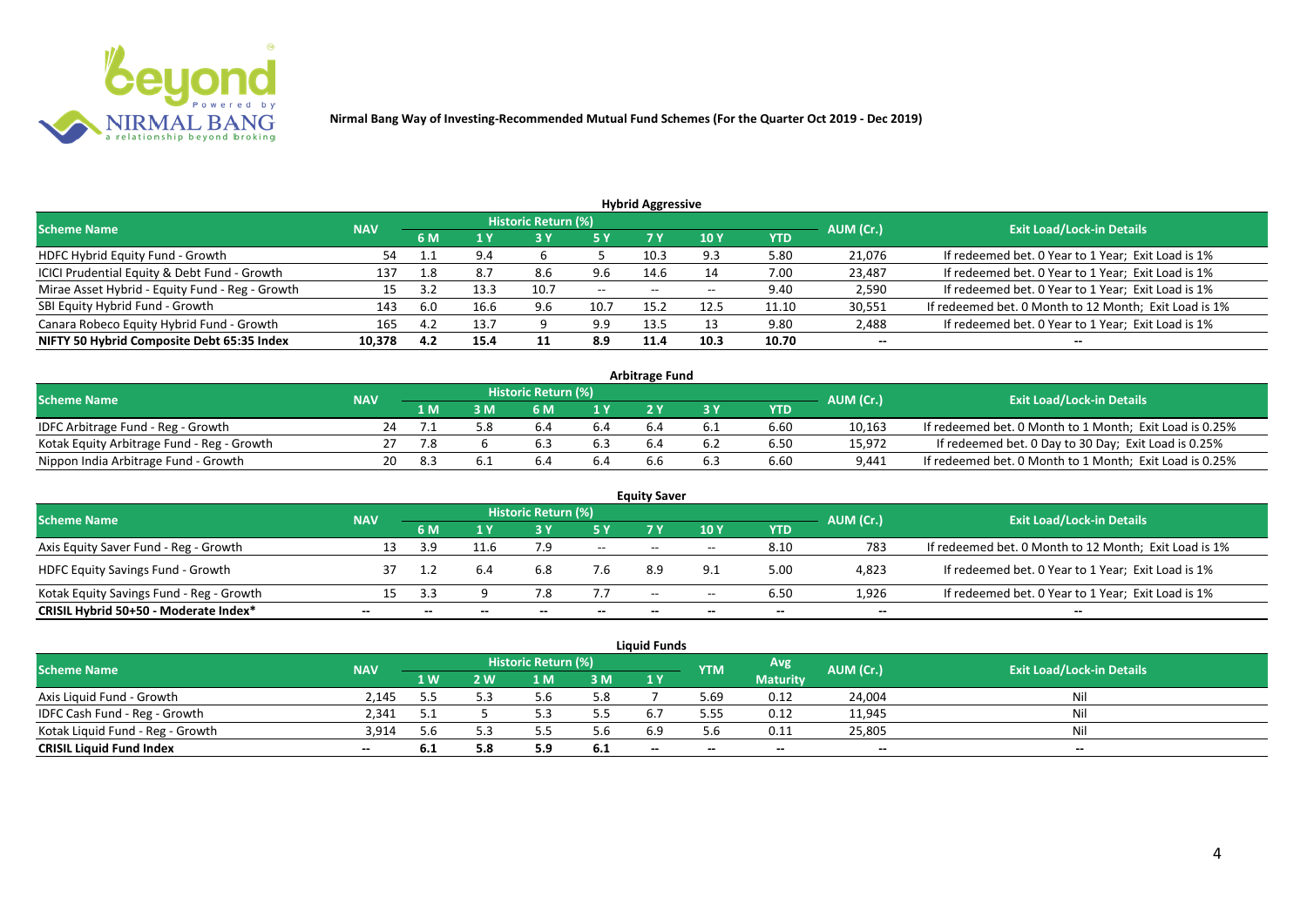

| <b>Ultra Short Fund</b>                       |            |     |     |                     |     |                          |            |                 |           |                                  |  |  |  |
|-----------------------------------------------|------------|-----|-----|---------------------|-----|--------------------------|------------|-----------------|-----------|----------------------------------|--|--|--|
| <b>Scheme Name</b>                            | <b>NAV</b> |     |     | Historic Return (%) |     |                          | <b>YTM</b> | Avg             | AUM (Cr.) | <b>Exit Load/Lock-in Details</b> |  |  |  |
|                                               |            | 1 M | ۱M  | 6 M                 | 1 Y | 3 Y                      |            | <b>Maturity</b> |           |                                  |  |  |  |
| IDFC Ultra Short Term Fund - Reg - Growth     |            | 8.2 |     | 8.5                 | 8.7 | $\overline{\phantom{a}}$ | 6.28       | 0.45            | 3,847     | Nil                              |  |  |  |
| Sundaram Ultra Short Term Fund - Reg - Growth | 10         |     | ხ.5 | $- -$               | $-$ | $\overline{\phantom{a}}$ | 6.32       | 0.47            | 259       | Nil                              |  |  |  |
| L&T Ultra Short Term Fund - Growth            | 32         | 7.8 | 7.2 |                     | 8.3 |                          | 6.06       | 0.48            | 2,462     | Nil                              |  |  |  |
| <b>NIFTY Ultra Short Duration Debt Index</b>  | 3,959      | 7.8 | 7.2 |                     | 8.4 |                          | $- -$      | $- -$           | $- -$     | $- -$                            |  |  |  |

| <b>Money Market Fund</b>                                   |            |                                                  |      |     |       |       |       |                 |                                  |       |  |  |  |
|------------------------------------------------------------|------------|--------------------------------------------------|------|-----|-------|-------|-------|-----------------|----------------------------------|-------|--|--|--|
| <b>Scheme Name</b>                                         | <b>NAV</b> | <b>Historic Return (%)</b><br>Avg'<br><b>YTM</b> |      |     |       |       |       | AUM (Cr.)       | <b>Exit Load/Lock-in Details</b> |       |  |  |  |
|                                                            |            | 1 <sub>M</sub>                                   | MК   | 6 M | 1Y    | -3 Y  |       | <b>Maturity</b> |                                  |       |  |  |  |
| Aditya Birla Sun Life Money Manager Fund - Reg -<br>Growth | 262        |                                                  |      | 8.6 | 8.6   |       | 5.98  | 0.39            | 10,219                           | Nil   |  |  |  |
| Franklin India Savings Fund - Growth                       | 36         | 8.6                                              | 8.2  | 9.2 | 9.1   |       | 6.41  | 0.58            | 2,554                            | Nil   |  |  |  |
| Nippon India Money Market Fund - Growth                    | 2,960      | 7.9                                              | 7.6  |     | 8.7   |       | 6.13  | 0.46            | 2,587                            | Nil   |  |  |  |
| <b>CRISIL Liquid Fund Index</b>                            | $- -$      | 5.9                                              | -6.1 | 6.7 | $- -$ | $- -$ | $- -$ | $- -$           | $- -$                            | $- -$ |  |  |  |

| <b>Short Term Fund</b>                          |            |      |      |                     |      |           |            |                 |           |                                  |  |  |  |
|-------------------------------------------------|------------|------|------|---------------------|------|-----------|------------|-----------------|-----------|----------------------------------|--|--|--|
| <b>Scheme Name</b>                              | <b>NAV</b> |      |      | Historic Return (%) |      |           | <b>YTM</b> | Avg             | AUM (Cr.) | <b>Exit Load/Lock-in Details</b> |  |  |  |
|                                                 |            | 1 M  | 3 M  | 6 M                 | 1Y   | <b>3Y</b> |            | <b>Maturity</b> |           |                                  |  |  |  |
| Axis Short Term Fund - Growth                   |            | 14.2 |      | 11.3                | 10.7 |           | 6.89       | 1.90            | 2,347     | Nil                              |  |  |  |
| HDFC Short Term Debt Fund - Growth              | 22         | 14.6 | 10.4 | 11.5                | 10.6 | 7.8       | 7.56       | 2.75            | 8,296     | Nil                              |  |  |  |
| IDFC Bond Fund - Short Term Plan - Reg - Growth | 40         | 15.0 | 10.7 | 11.8                | 11.2 |           | 7.05       | 2.10            | 10,052    | Nil                              |  |  |  |
| Kotak Bond Short Term Fund - Reg - Growth       |            | 13.4 |      |                     | 10.8 |           | 7.59       | 2.73            | 9,788     | Nil                              |  |  |  |
| L&T Short Term Bond Fund - Reg - Growth         | 19         | 14.2 | 10.2 | 11.3                | 10.7 |           | 7.04       | 2.36            | 4,330     | Nil                              |  |  |  |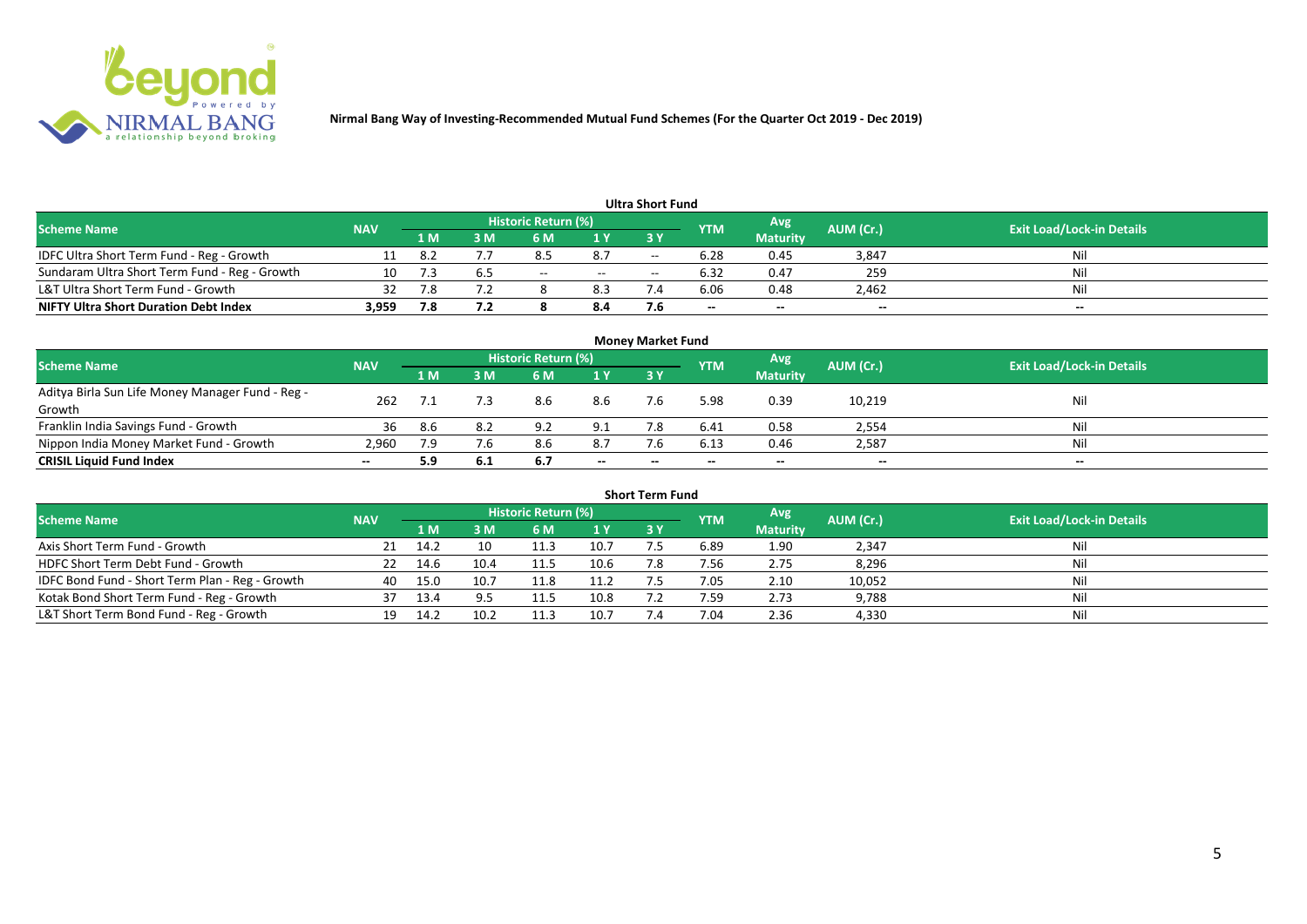

| <b>Low Duration Fund</b>                     |            |      |    |                            |                |    |            |                 |           |                                  |  |  |  |
|----------------------------------------------|------------|------|----|----------------------------|----------------|----|------------|-----------------|-----------|----------------------------------|--|--|--|
| <b>Scheme Name</b>                           | <b>NAV</b> |      |    | <b>Historic Return (%)</b> |                |    | <b>YTM</b> | Avg             | AUM (Cr.) | <b>Exit Load/Lock-in Details</b> |  |  |  |
|                                              |            | 1 M  | ΒM |                            | 1 <sub>Y</sub> | 3Y |            | <b>Maturity</b> |           |                                  |  |  |  |
| Axis Treasury Advantage Fund - Growth        | 2.200      | 10.4 |    |                            | 9.5            |    | 6.43       | 0.79            | 2,636     | Nil                              |  |  |  |
| Canara Robeco Savings Fund - Reg - Growth    |            |      |    |                            | 8.8            |    | 6.2401     | 0.66            | 1,061     | Nil                              |  |  |  |
| <b>IDFC Low Duration Fund - Reg - Growth</b> |            | 9.8  |    |                            | 9.1            |    | 6.36       | 0.73            | 4,874     | Nil                              |  |  |  |

| <b>Banking &amp; PSU Bond Funds</b>            |            |      |      |                            |      |      |            |                 |           |                                  |  |  |  |
|------------------------------------------------|------------|------|------|----------------------------|------|------|------------|-----------------|-----------|----------------------------------|--|--|--|
| <b>Scheme Name</b>                             | <b>NAV</b> |      |      | <b>Historic Return (%)</b> |      |      | <b>YTM</b> | Avg             | AUM (Cr.) | <b>Exit Load/Lock-in Details</b> |  |  |  |
|                                                |            | 1 M  |      | 6 M                        |      | 73 Y |            | <b>Maturity</b> |           |                                  |  |  |  |
| HDFC Banking and PSU Debt Fund - Reg - Growth  | 16         | 14.7 | 10.6 |                            | 11.6 |      | 7.79       | 2.68            | 3,572     | Nil                              |  |  |  |
| Kotak Banking and PSU Debt Fund - Reg - Growth | 45         | 15.6 | 9.8  | 13.5                       | 12.3 |      |            | 3.73            | 2,794     | Nil                              |  |  |  |
| IDFC Banking & PSU Debt Fund - Reg - Growth    |            |      | 12.2 | 14.2                       | 13.6 |      | つっ         | 3.27            | 9,715     | Nil                              |  |  |  |

| <b>Corporate Bond Funds</b>                         |            |        |      |                     |      |           |            |                 |           |                                                        |  |  |
|-----------------------------------------------------|------------|--------|------|---------------------|------|-----------|------------|-----------------|-----------|--------------------------------------------------------|--|--|
| <b>Scheme Name</b>                                  | <b>NAV</b> |        |      | Historic Return (%) |      |           | <b>YTM</b> | Avg             | AUM (Cr.) | <b>Exit Load/Lock-in Details</b>                       |  |  |
|                                                     |            | 1 M    | M    | 6 M                 | 1 Y  | <b>3Y</b> |            | <b>Maturity</b> |           |                                                        |  |  |
| ICICI Prudential Corporate Bond Fund - Reg - Growth | 20         | 13.2   |      | 11.1                | 10.6 |           | .34        | 2.36            | 9,147     | Nil                                                    |  |  |
| L&T Triple Ace Bond Fund - Reg - Growth             | 50         | - 15.2 |      | 17.7                | 14.5 | 6.8       | 7.74       | 8.56            | 1,616     | If redeemed bet. 0 Month to 3 Month; Exit Load is 0.5% |  |  |
| Kotak Corporate Bond Fund - Std - Growth            | 2.620      | 13.5   | 10.4 | 11.2                | 10.6 | 8.2       | .17        | 1.52            | 2,757     | Nil                                                    |  |  |

| <b>Credit Risk Fund</b>                           |            |      |      |                            |     |     |            |                 |           |                                                           |  |  |  |
|---------------------------------------------------|------------|------|------|----------------------------|-----|-----|------------|-----------------|-----------|-----------------------------------------------------------|--|--|--|
| <b>Scheme Name</b>                                | <b>NAV</b> |      |      | <b>Historic Return (%)</b> |     |     | <b>YTM</b> | Avg             | AUM (Cr.) | <b>Exit Load/Lock-in Details</b>                          |  |  |  |
|                                                   |            | 1 M. | 3 M  | 6 M                        | 1 Y | 3 Y |            | <b>Maturity</b> |           |                                                           |  |  |  |
| <b>ICICI Prudential Credit Risk Fund - Growth</b> |            | 12.2 | 10   | 10                         | 9.5 |     | 10.29      | 1.77            | 10,942    | If redeemed bet. 0 Year to 1 Year; Exit Load is 1%        |  |  |  |
| Kotak Credit Risk Fund - Reg - Growth             |            | 14.7 | 10.5 | 10.5                       | 9.6 |     | 9.71       | 2.49            | 4,732     | If redeemed bet. 0 Year to 1 Year; Exit Load is 1%        |  |  |  |
|                                                   |            |      |      |                            |     |     |            |                 |           | If redeemed bet. 0 Month to 12 Month; Exit Load is 3%, If |  |  |  |
| SBI Credit Risk Fund - Growth                     |            |      | 9.4  | د.9                        |     | 6.8 | 9.26       | 2.63            | 5,211     | redeemed bet. 12 Month to 24 Month; Exit Load is 1.5%, If |  |  |  |
|                                                   |            |      |      |                            |     |     |            |                 |           | redeemed bet. 24 Month to 36 Month; Exit Load is 0.75%    |  |  |  |